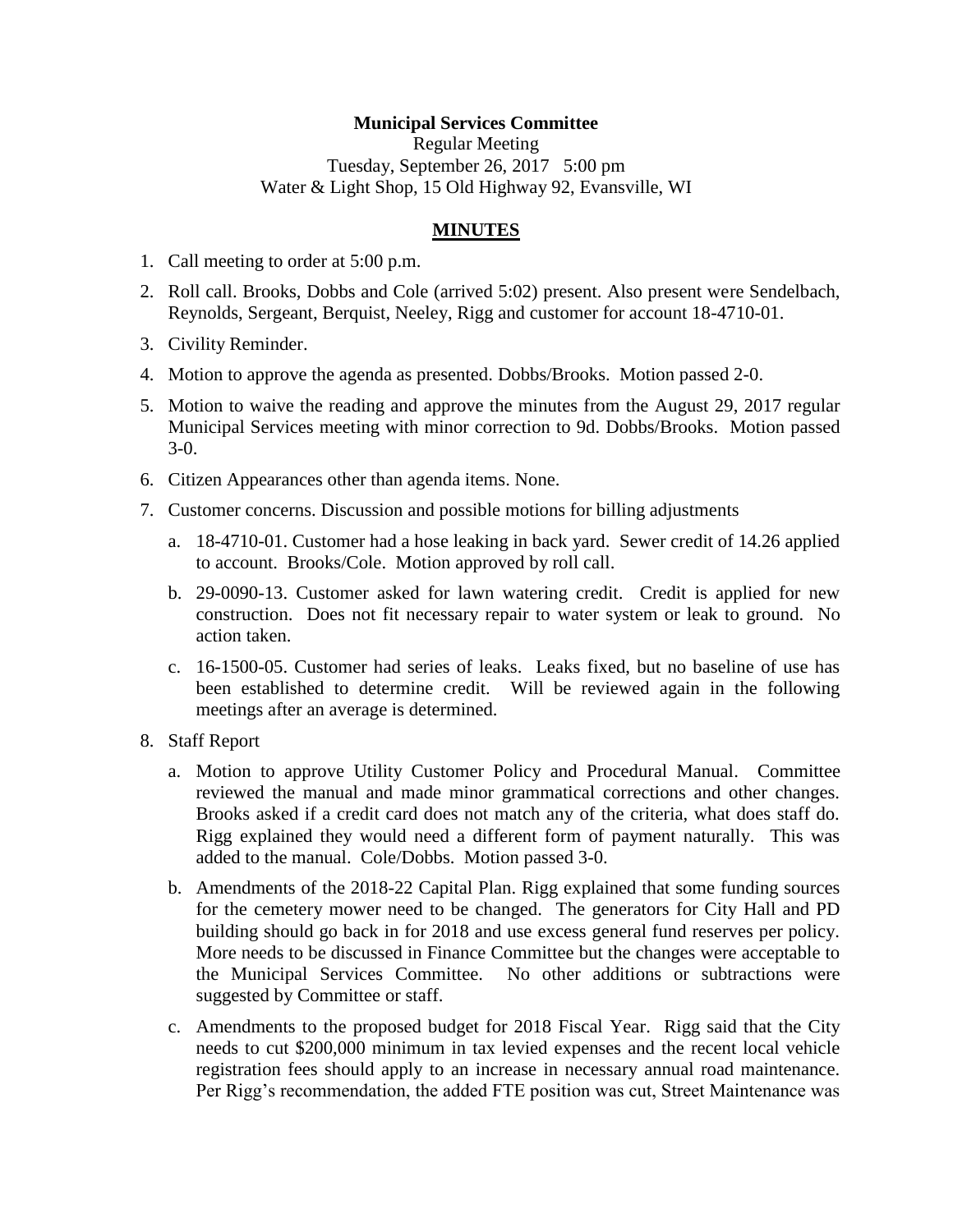increased to \$150,000, and pay increases to get all Municipal Service employees in the second quartile of wages per the 2015 wage study was added. Reynolds did not see a need to increase the number of or hour for PTE help this year.

- d. Presentation on Rates in Comparable Communities. Rigg showed the differing rates between other communities and the City of Evansville. Rigg showed the proposed increase for 2018 would still have the Evansville Residents paying cost to the same as other communities and less than Brodhead. Average resident will pay about \$4.00 above median costs. Some costs in other communities are hidden through fire protection assessments instead of billing. Some communities levy 100% for garbage and offer fewer services like yard waste collection without additional charges. Impact fees vary. Of those with Sewer the City of Evansville is far less than the average dollar and the low mean of the grouping.
- e. Motion to recommend to Common Council Resolution 2017-26, Amending Sanitary Sewer Fixed and Variable Rates 2018-22. Rigg said the rates were the ones presented last time and they cover future expenses and create flexibility if needed. Dobbs/Cole. Motion passed 3-0.
- f. Motion to recommend to Common Council Resolution 2017-27, Amending New Construction Sewer Hook-up Fees. Rigg said the rates of \$1,600 is fair and \$1,800 is not un-fair compared to other communities. Some communities also have separate impact fees for booster stations, lift stations, police, library, and other. Sergeant and Rigg both asked for a discount rate for multi-family as that requires less infrastructure to be run and promotes density. Berquist said when it comes to sewer, the plant is the largest cost so about 20% reduction may be closer to the savings. Resolution selected was at \$1,800 and multi-family at \$1,450. Dobbs/Cole. Motion passed 3-0.
- g. Motion to recommend to Common Council Resolution 2017-28, Amending Fee Schedule –Waste Collection. Rigg said this will cover most of the yard waste disposal cost increases but staff need to work on reducing costs as well to completely balance for a while. Dobbs/Cole. Motion passed 3-0.
- h. Discussion on National League of Cities approve Utility Services Partners, Inc. insurance program. Rigg explained he was approached by this company about selling in Evansville. Committee reviewed articles, the contract and handout material and decided not to endorse and take no further action.
- i. 2019-28 CIP handout. Rigg gave a hand out showing a 10 year plan with payment options. Rigg asked all staff and committee members review this and make sure it includes everything; water tower, lift stations, dump trucks, and more.
- 9. Superintendent Report
	- a. Parks and Recreation Report. Allen Creek wall replacement has started again, replacing 100 feet. The water leak outside the park store was fixed. Lower shelter roofs are being repaired.
	- b. AMI Project. Rigg and Sendelbach reported minimal change. Nothing moved on water meter issues. New staff is starting next week so we will be able to start up again soon.